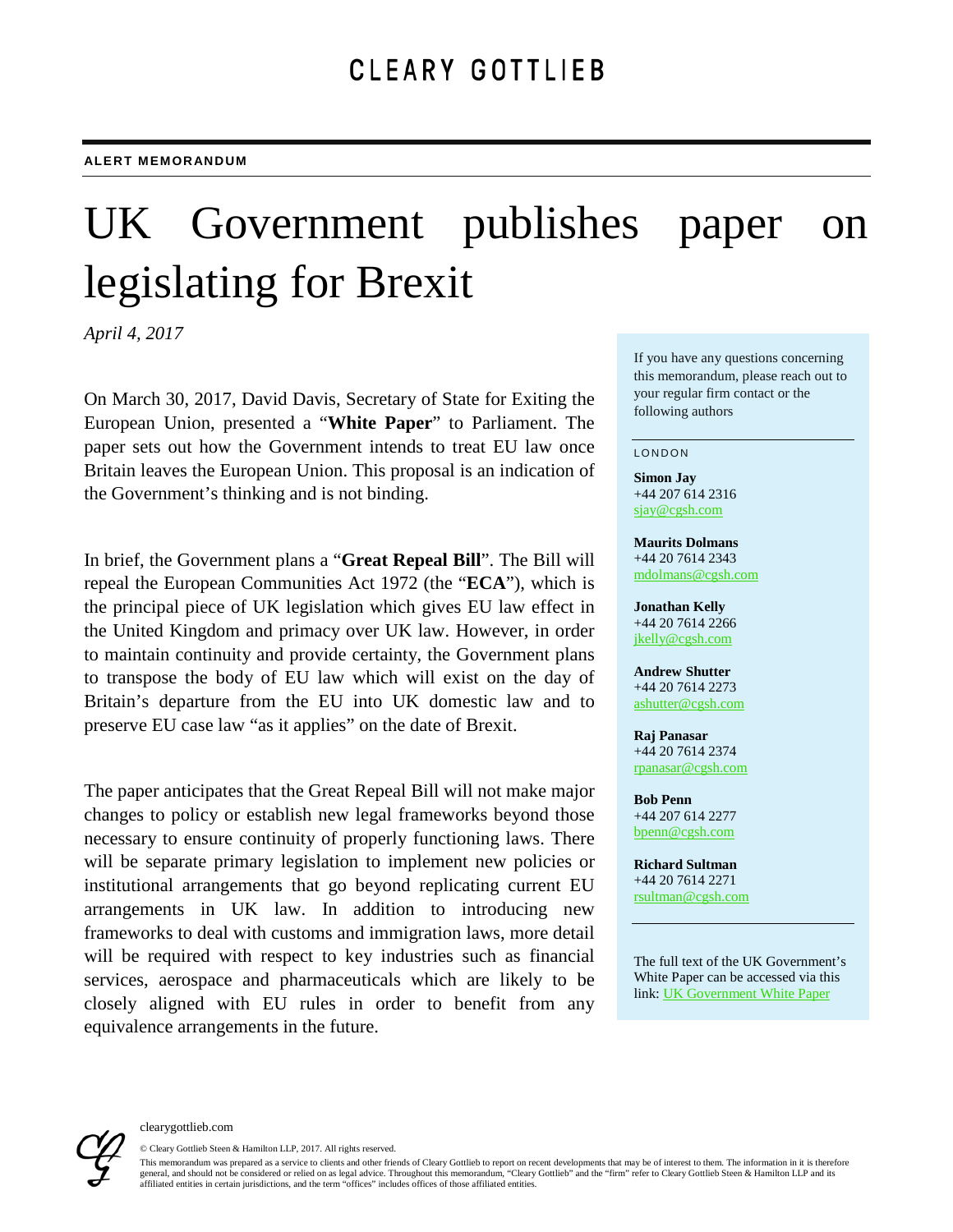## **Why are these measures necessary?**

Britain's decision to leave the European Union on June 23, 2016 was implemented by the UK Government on March 29, 2017. The Prime Minister, Theresa May, triggered Article 50 of the Treaty on the Functioning of the European Union, the formal mechanism for withdrawal from the organisation. On March 31, 2017 the President of the European Council published the European Union's draft guidelines for future negotiations with Britain.

Leaving the European Union will also require major changes to the United Kingdom's statute book. The Government aims to provide "maximum certainty" by introducing primary legislation, known as the Great Repeal Bill (the "**Bill**"), at the start of the next parliamentary session. The key elements of the Government's proposals are set out below.

# **Repeal of existing European Union law**

EU law in the United Kingdom derives both from measures at EU level that are directly applicable in the United Kingdom and those that are indirectly applicable.

EU regulations and certain provisions of the EU treaties are directly applicable in the United Kingdom, meaning that they require no implementing legislation and that individuals and companies can enforce their rights directly in front of national courts. These will cease to have effect in the United Kingdom once Britain leaves the European Union and the ECA is repealed.

EU law is also given effect by directives which are indirectly applicable in member states, meaning that they require implementation through domestic legislation. This has principally been done either by enacting primary legislation in the United Kingdom or via secondary legislation made under the ECA. The

latter of these will cease to have effect once the Britain leaves the European Union and the ECA is repealed.

# **Summary of the White Paper's provisions**

EU law as it stands at the date of Brexit will be brought onto the UK statute book by reference save to the extent that UK primary legislation which provides otherwise is enacted as part of the UK's departure from the EU.

EU case law as it stands at the date of Brexit will remain part of UK law but the CJEU will cease to have any jurisdiction in the UK and the UK Supreme Court may depart from prior CJEU rulings in appropriate circumstances.

The position of rights of individuals and companies deriving from EU treaty law is less clear, but it appears that they will be incorporated into UK law.

Substantial amendments may need to be made to the EU law brought onto the UK statute book so that it makes sense in light of Brexit. These amendments will be made by statutory instruments – a mechanism that provides the Government with flexibility in order to implement primary legislation. The amount of proposed flexibility has received some criticism from the opposition in the United Kingdom.

How much UK law will ultimately depart from EU law as a result of Brexit in key areas is still a matter of significant uncertainty and will depend on the outcome of negotiations.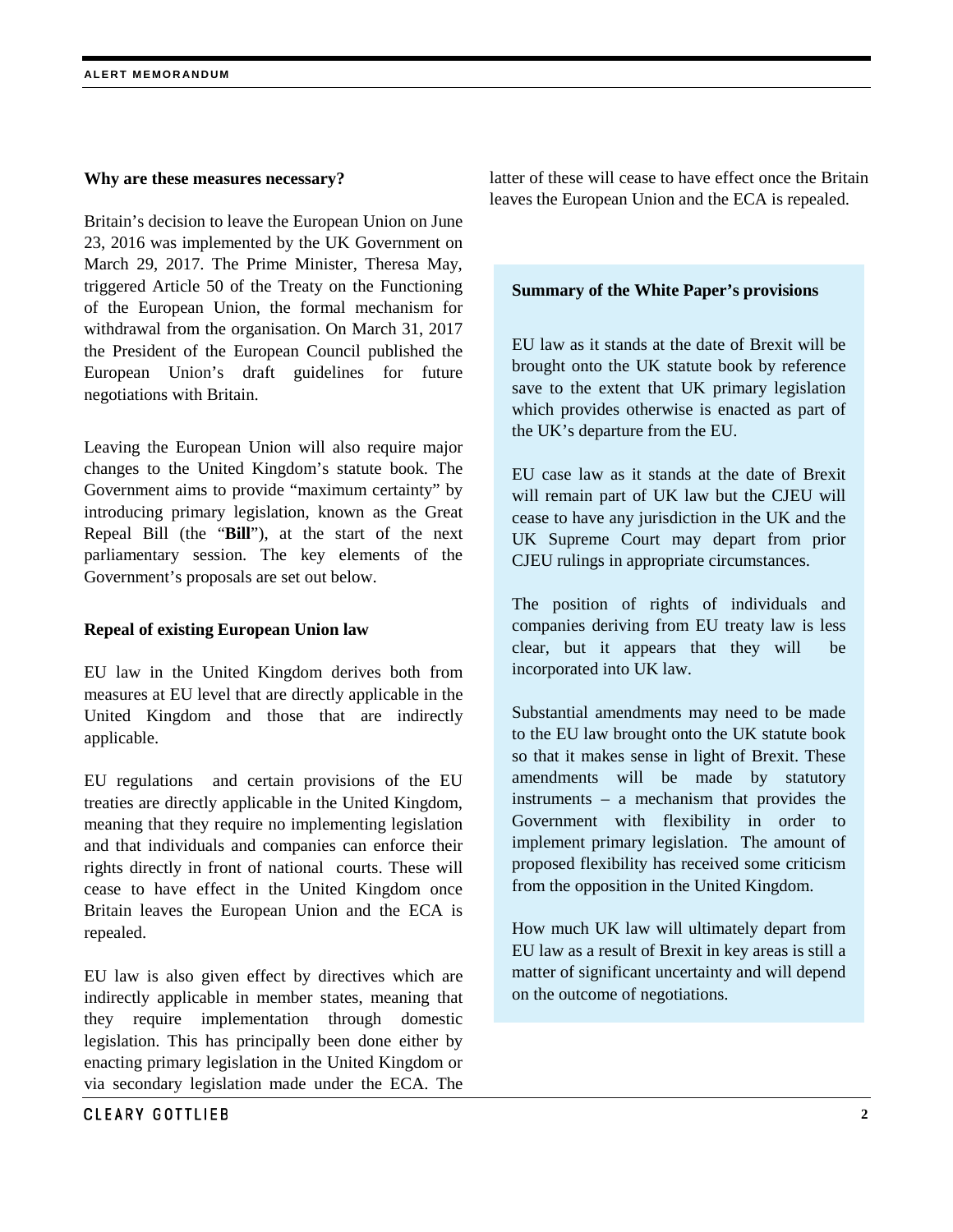Currently EU law enjoys primacy over UK law.<sup>[1](#page-2-0)</sup> In the event of an inconsistency between domestic legislation and EU law, national courts must give primacy to EU law.

As mentioned, the Government proposes to repeal the ECA which will end the applicability of EU law in the United Kingdom and will provide for the primacy of UK law. A vote in both Houses of Parliament will be required to achieve this. Accordingly, the Bill might not pass without amendment from the opposition in the House of Commons or in the House of Lords.

## **Incorporation of EU law into UK law**

The existing body of European legislation is known as the acquis communautaire (the "**acquis**"). It is the Government's intention that the Bill will convert the entire acquis into UK law at the point of Britain's departure from the European Union.

In principle, the Bill will convert directly-applicable regulations into UK law. The Government does not seek to "copy out" these regulations onto the UK statute book, but to incorporate them by reference. The Bill will also preserve implementing legislation that the United Kingdom has passed to give effect to directives.

The Government's proposals are less clear when it comes to the incorporation of relevant parts of EU treaties into UK law. The Government recognises that "much of the content of the treaties will become irrelevant" but that courts in the United Kingdom should "continue to be able to look to the treaty provisions in interpreting EU laws" still on the UK statute book. Additionally the White Paper states that those rights in EU treaties that can be relied on directly in court by an individual will be incorporated into UK

law. This suggests a piecemeal approach will be taken with some EU treaty rights and obligations being phased out as they become inapplicable in the UK.

The White Paper does not make reference to decisions of the European Commission or recommendations or opinions of EU institutions. It is likely that binding decisions made prior to Brexit, particularly in areas such as state aid and competition law, will continue to have force in the United Kingdom post-Brexit as there would be insufficient time for the Competition and Markets Authority (the United Kingdom's competition authority) to re-assess European Commission decisions. It is also likely that guidance issued by EU institutions prior to Brexit will continue to be used as an aid to interpretation of regulations in the short-term, although this is not mentioned in the White Paper.

## **Interpretation of EU law**

The White Paper indicates that on exit from the EU, the Court of Justice of the European Union and the General Court of the European Union (together the "CJEU") will cease to have jurisdiction. This means that CJEU will no longer be the final arbiter of the EU law that has been incorporated into the UK statute book after Brexit. The Government's White Paper proposes that the Bill will "not require domestic courts to consider the CJEU's jurisprudence" but that any question as to the meaning of EU-derived law which remains on the UK statute book will be answered with respect to the CJEU's case law as at the date at which Britain leaves the European Union.

Such EU case law will be given the same precedent value as the judgments of the Supreme Court (*i.e.* they will be binding on all lower courts in England and Wales, Scotland and Northern Ireland) but the Supreme Court will have the ability to depart from these decisions "when it appears right to do so". This mirrors the approach currently taken by the Supreme Court to its previous decisions. The status of pending decisions of the CJEU or opinions of the Advocates

<span id="page-2-0"></span><sup>&</sup>lt;sup>1</sup> Please note that we use the term "UK law" as shorthand to refer collectively to the laws of England and Wales, Scotland and Northern Ireland.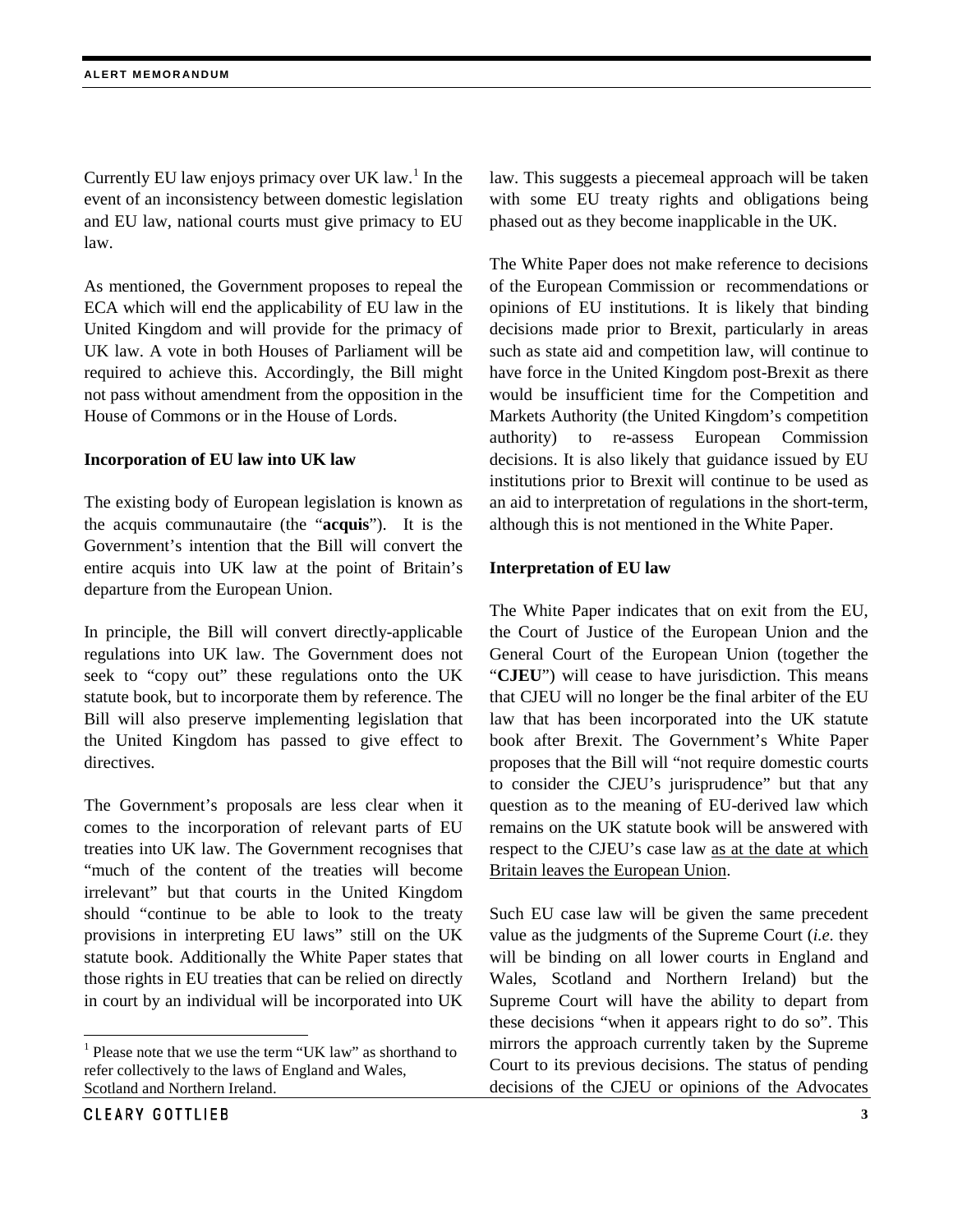General (court appointed lawyers who provide independent opinions to the CJEU) is unclear and not addressed by the Government's White Paper.

# **Delegated Powers to Correct the UK Statute Book**

The Government foresees that changes will have to be made both to EU law upon its being imported into UK law and to pre-existing UK law for it to function properly in the post-Brexit environment. For example, references to EU institutions or to EU laws themselves will likely no longer be appropriate at that time. Further, processes required by EU law will become redundant (for example the "passporting" rights conferred on authorised firms under the Financial Services and Markets Act 2000). The White Paper makes it clear that UK Government departments have already conducted a preliminary "trawl" of legislation which will need to be amended in order for it to function appropriately post-Brexit, but little detail has been given on the specific pieces of legislation which will be affected in this way, or how they will need to be amended.

The Government has outlined that corrections to primary and secondary UK legislation will be made by statutory instrument. Statutory instruments ("**SIs**") are secondary legislation which allow governments to make more detailed orders, rules or regulations to supplement primary legislation. Statutory instruments can be passed in one of two ways: where Parliament (or the House of Commons only with respect to financial matters) does not pass a motion calling for the SI's annulment within a certain number of days (the so-called "**negative procedure**") or where Parliament approves a draft form of the order laid before it (the so-called "**affirmative procedure**").

The Government proposes significant safeguards to prevent the abuse of such sweeping powers, when enacted. The powers will not be available where the Government wishes to make a policy change. The powers will be time-limited and the Government is also considering prohibiting their use to make retrospective provisions or impose taxation. The White Paper contains little further detail on the safeguards but more should be provided when the proposals are formally introduced to Parliament later this year.

# **Impact on Key Industries**

A number of the regulations which underpin key industries in the United Kingdom stem from EU law. Industry bodies from the financial services, pharmaceuticals, aerospace and transportation sectors are currently lobbying the Government to ensure that post-Brexit regulatory frameworks and agencies remain closely aligned with the EU standard. The rationale for such lobbying efforts is that it will be easier for the EU to grant regulatory equivalence in the event of a complete withdrawal of the Britain from the single market and customs union. This process will require an analysis by the relevant regulator to assess equivalence and determine which business lines can be given access to the single market and those which cannot.

The White Paper does not address in detail specific requirements for any sector of the economy as the question of whether to mirror future developments in EU law will be a question of policy for future governments and Parliaments.

# **Conclusion**

The Government's White Paper is a preliminary attempt to provide information on its future intentions and is necessarily light on detail. The Bill will be presented to Parliament at the start of the next parliamentary session and will be debated in the House of Commons twice before it is passed to the Exiting the European Union Committee for enhanced scrutiny. There may be amendments to the Bill in the House of Commons or the House of Lords.